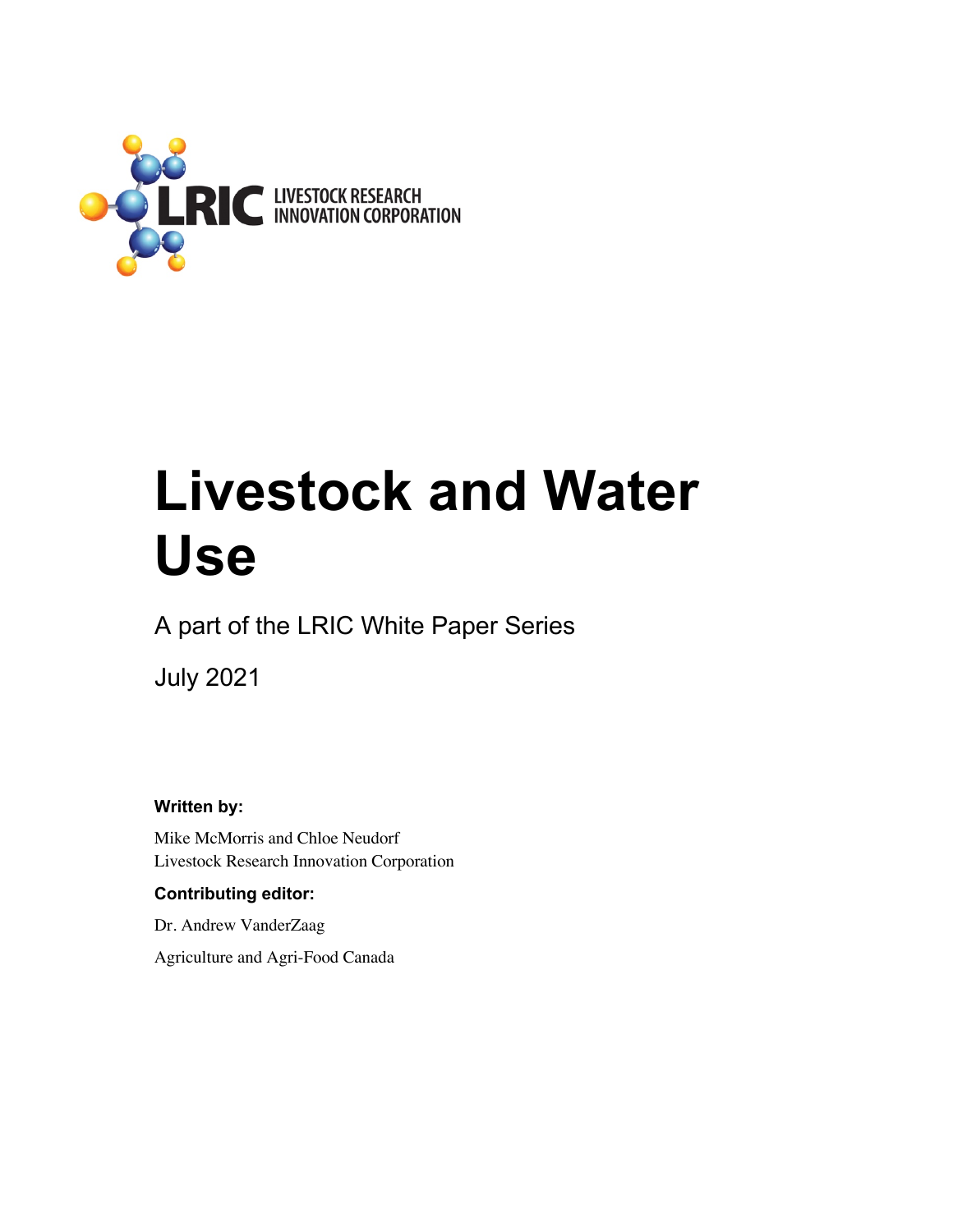

# **Livestock and Water Use:**

Water is one of the most valuable resources, making up about 71% of the Earth's surface and 45- 60% of the human body. Fresh water scarcity, an intimidating reality, is on the horizon. Expected population growth and the increased demand for food and climate change influence the supply of available water. Particularly for hot, arid parts of the world, water scarcity is a problem of today. Fortunately for Canadians, Canada holds one of the largest renewable supplies of freshwater in the world. Creating the human food supply requires a great deal of natural resources. The Food and Agriculture Organization of the United Nations (FAO) estimates that approximately 70% of all water withdrawn from renewable freshwater resources is used for irrigation, livestock and aquaculture (Thornton et al., 2009). Agriculture is already a very large user of resources, land and water. This is only expected to increase due to expected population growth, yet competition for resources is expected to leave 64% of the world in water-stressful conditions by 2025 (Rosegrant et al, 2002).

# **Water Metrics:**

Metrics of water use are displayed in a variety of ways. Water use assessments, lifecycle assessments and water footprints are all ways of expressing the amount of water used. Large numbers without context make it easy to exaggerate the impact livestock has on the environment. The water cycle can be a complex system for some to understand. With the input of drinking water, livestock create outputs (urine, milk, manure, water vapour, eggs and meat). Considering the quantity of water the livestock industry utilizes and the impact it has on freshwater systems, agricultural water resource management is an important consideration for the industry. Nutrient leaching in which water carries manure or fertilizer into freshwater systems is another concern. The consequences of poor water management, primarily through well location and management, were seen all too well in Walkerton, Ontario with the E.Coli outbreak. The FAO's Livestock Environmental Assessment and Performance Partnership (LEAP) initiative provides guidance to the livestock industry and consumers to improve the industry's environmental sustainability through scientific methods, metrics and data. It is a very important global initiative to ensure that the 2030 Sustainable Development Goal's are met and stand in accordance with the Paris Agreement.

A life cycle assessment (LCA) uses methodology to track the water footprint of a product including both direct and indirect use of water. This is the common assessment for measuring the environmental impact of agricultural products. The results of an LCA should only be compared to other LCA's of a product and likewise for other forms of assessments. For agricultural products, LCA's account for both water consumption and water degradation. There are a variety of ways to measure water footprints, dependent on the scope. LCA's depict a quantity over a life cycle, water footprints are similar, however focus on a number of factors including, type of production system, scale of farm and species of livestock. Comparing a number of assessments, the range of estimates for water used to produce 1kg of beef (3 – 540 litres) is very large (Doreau et al., 2012). Using a water footprint assessment, results range from 10,000 to 200,000 litres of water (Doreau et al., 2012). Agriculture accounts for 92% of the freshwater footprint of humans, about one third is attributed to animal products (Gerbens-Leens et al., 2011). Fresh water includes rain water and blue and grey water footprints as grazing animals require a great amount of rain, and manure is a large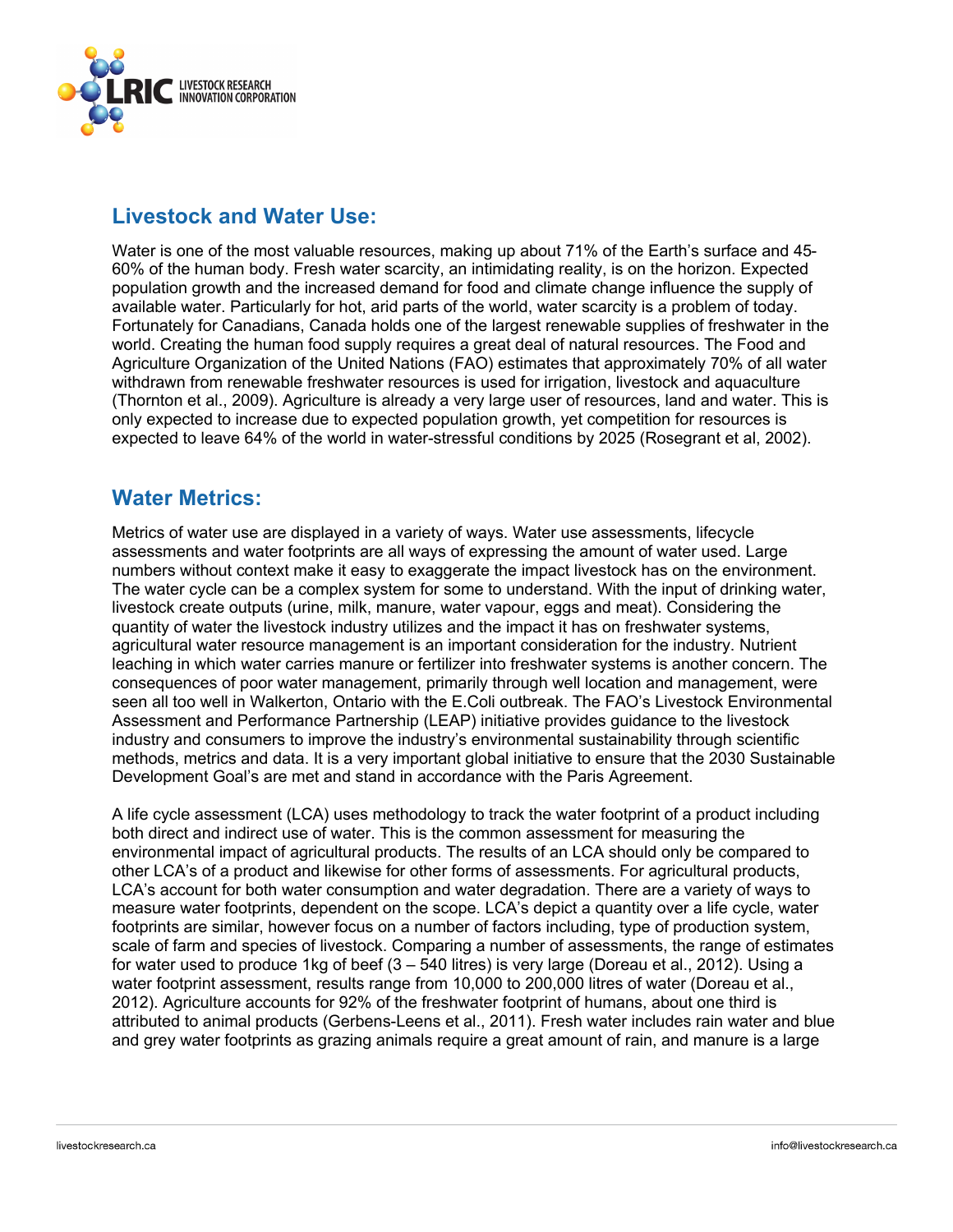

grey water contributer. Primarilty in Western Provinces and Internationally, intensive systems are often irrigated and use more water in comparison to grazing systems. It is recommended to report the use of rainwater separately from the use of ground or surface water to better capture meaningful water use by grazing animals. Meaningful assessment requires clarity of context and comparison when measuring water use in agricultural productions.

## **Impact Depends on Context:**

The impact of water use depends on local water stress, which varies with place and time. Likewise, livestock production systems are widely diverse and vary depending on the animal and the geographical area of the farm. Therefore, generalizations about water consumption should be avoided because they do not help people make informed choices. For example, a life cycle assessment of lamb cuts from Australia found that the production and consumption of meat did not impose a heavy burden on freshwater resource availability (Ridoutt et al., 2012). The same study suggested that livestock and livestock products have substantial variability related to geographical differences in the water footprint between systems. Livestock farms that are more sustainable when it comes to water input, have similar water footprints to some seeds, grains and cereals. Many livestock graze on land that is otherwise not suitable for growing crops. Grazing primarily uses rain water, 97% of beef's water footprint in a grazing system is rainwater, also known as green water (Gerbens-Leens et al., 2011). Improvement of environmental performance requires an informed understanding of the types of water uses involved, and the impacts.

# **Why it matters to the Ontario livestock industry:**

Livestock production in Ontario is a large consumer of water, accounting for roughly 30% of the agricultural water use in Ontario (Beaulieu et al., 2001). These estimates include water for drinking and cleaning processes in-barn. Water used to create livestock feed was not included. Although Canada is abundant in freshwater, the cost of water is low compared to water-scarce countries. There is a cost to using such a large quantity of water, whether the water needs to be softened, treated, stored or moved.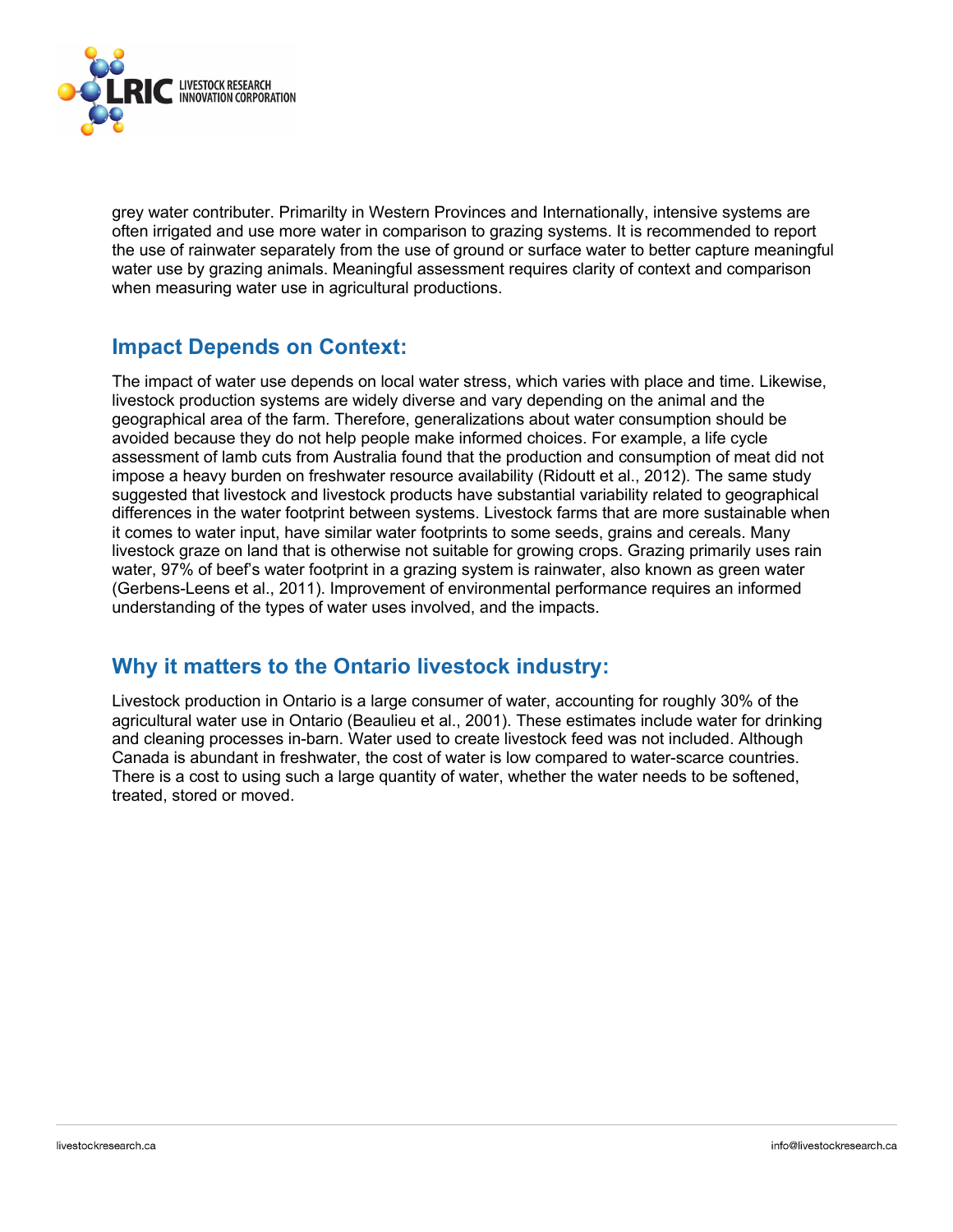



### **Distribution of total agricultural water use, Canada and provinces, 2001**

# **What can livestock farmers do?**

There are a number of water saving practices for livestock farmers to consider. Small changes matter and can make a big difference down the line. If Canadian dairy farms alone were to reduce their water footprint by 1%, about 500 million litres of water would be conserved (Canadian Dairy Information Centre (CDIC)). Livestock farmers should understand how water footprints are calculated to see where they can make improvements. Knowing the ways that water can flow in and out of the farm and how to better manage resources is important for livestock farmers. Water used for livestock includes drinking, cleaning and cooling (FAO, 2018). Maintaining equipment and ensuring cleaning protocols are followed can reduce the water used in the cleaning process.

Source: (Beaulieu et al., 2001)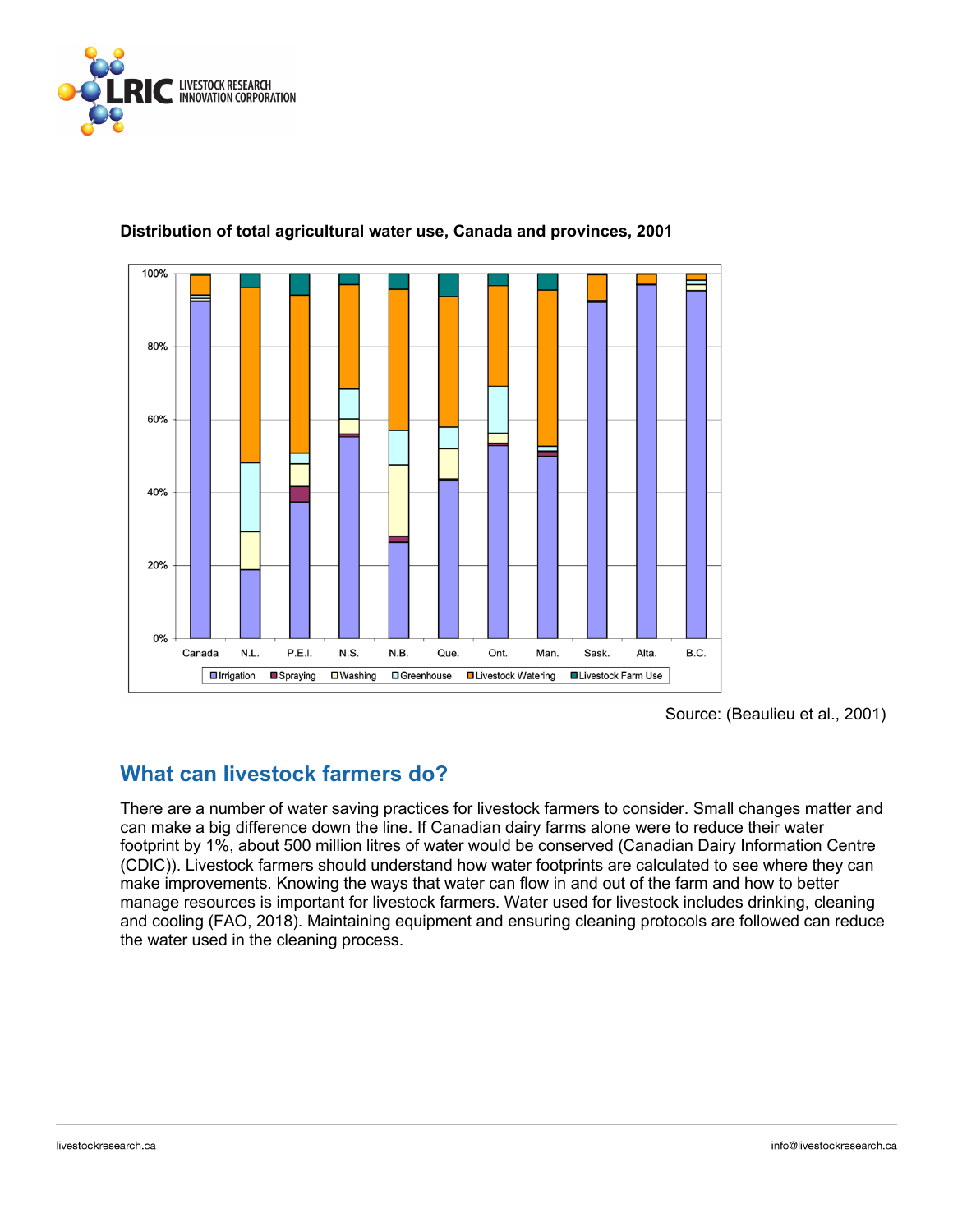

#### **Direct water savings**

- Optimize cleaning processes to minimize water inputs
	- o Example: in a swine finishing barn, the use of intermittent pre-wash vs a continuous soak observed half the water use without affecting wash time (Muhlbauer et al., 2010).
- Prevent leaks
	- $\circ$  Example: 25% of drinkers in a 1,000 head swine finishing facility leak at 1 drip per second. This accumulates to over 43,000 gallons of water added to manure storage; at a cost of \$526 to apply that water to land as manure each year (Muhlbauer et al., 2010).
	- o Example: 60% water savings by converting from fixed nipple waterers to troughs in swine (Predicala and Alvarado, 2013)
- Recycle water when possible
	- o Example: re-use plate-cooler water; LRIC produced some YouTube videos on this with the Dairy Farmers of Canada.
	- $\circ$  Example: Use rainwater collected from barn roofs. This could supply up to 25% of water needs in a swine operation in parts of USA (Muhlbauer et al., 2010)
	- o Keep animals cool in the summer to increase productivity per unit of water consumed
- Optimize herd productivity

#### **Indirect water savings**

- Optimize productivity of pasture land
- Optimize crop production (maximize productivity of rainwater) while minimizing fertilizer use
- Conserve energy as this reduces water use in the energy sector
- Consider the water used in production of purchased feeds
- Continue increasing feed conversion efficiency

#### **Water Quality**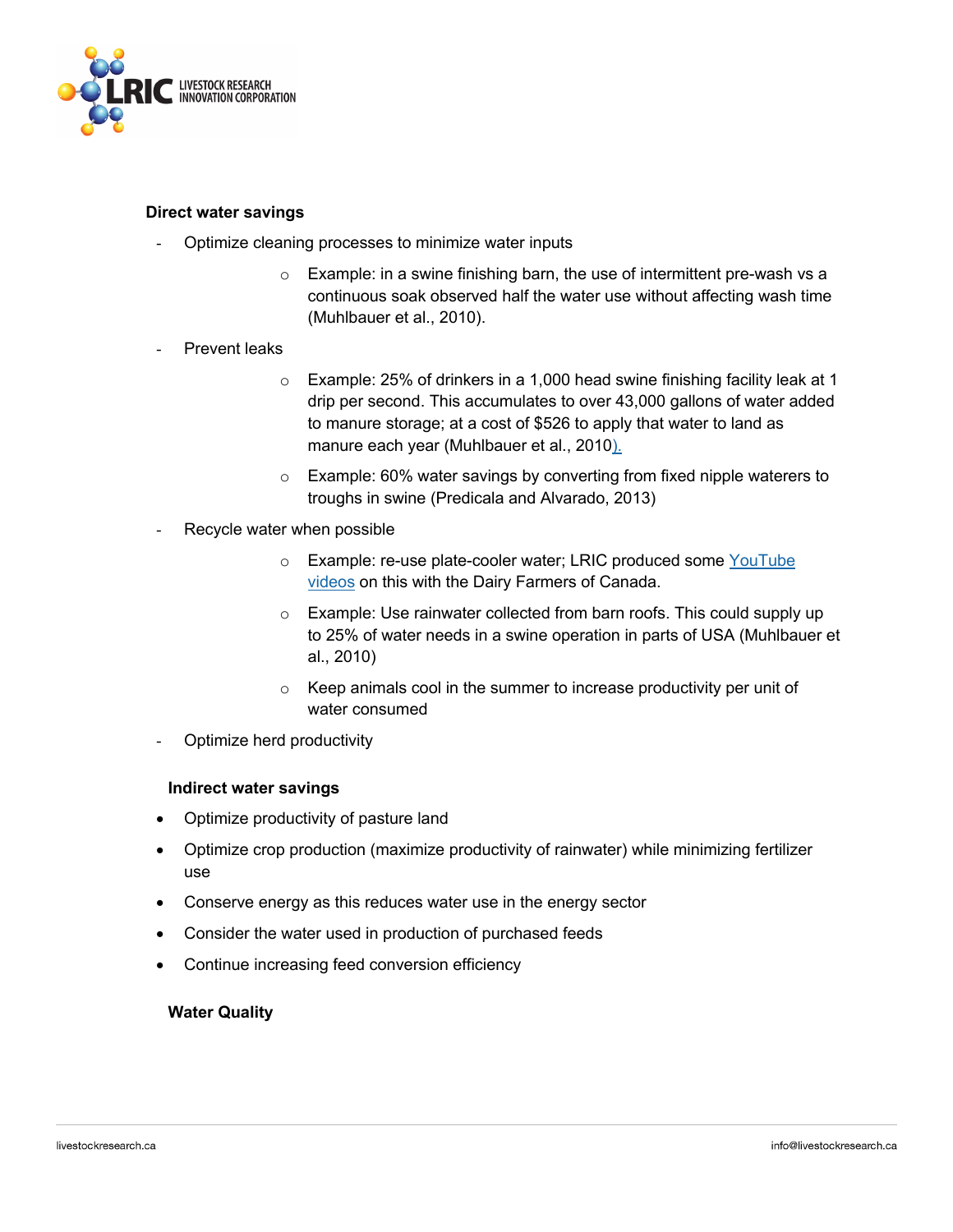

- Ensure that water returns to the environment without nutrient or pathogen contaminants. For example, follow best practices for:
	- o Manure management and for fertilizing crops
	- o Managing cleaning water (e.g. milkhouse washwater)
	- o Avoiding nutrient transport to surface waters (applies to cropland, pastures/paddocks, bunker silos, yards)

#### **Other:**

- Increase diversity within the farm, including livestock and crop varieties, to help with weather and drought resistance (Batima et al., 2005)
- Incorporate agroforesty by including trees alongside crops and pastures to help maintain balance and improve quality of air, soil, water, biodiversity, pest and disease resistance, and nutrient cycling (Rojas-Downing et al., 2017)
- Make use of mixed crop-livestock systems which can improve efficiency of resource use, yielding more products per land, water, and resources (Herrero et al., 2012; Steinfeld et al., 2006; Rojas-Downing et al., 2017)
- Optimize feed use with proper ration composition
- Improve land management to better suit rainfall to improve soil health and crop production (Batima et al., 2005; Rojas-Downing et al., 2017)
- Use breeding strategies and regenerative agriculture practices to improve water efficiency, retention and management on farm.

## **Research Gaps**

- Identify livestock genetics and production practices that require less water.
- Capture of detailed farm level data regarding climate, agricultural practices and utilization of feed.
- Water consumption studies for a number of Ontario farm types / geography.
- Benchmarking current practices in Ontario.

# **Innovation Gaps**

• Development and scaling of water conservation technologies that are economical for the livestock systems and farm sizes in Ontario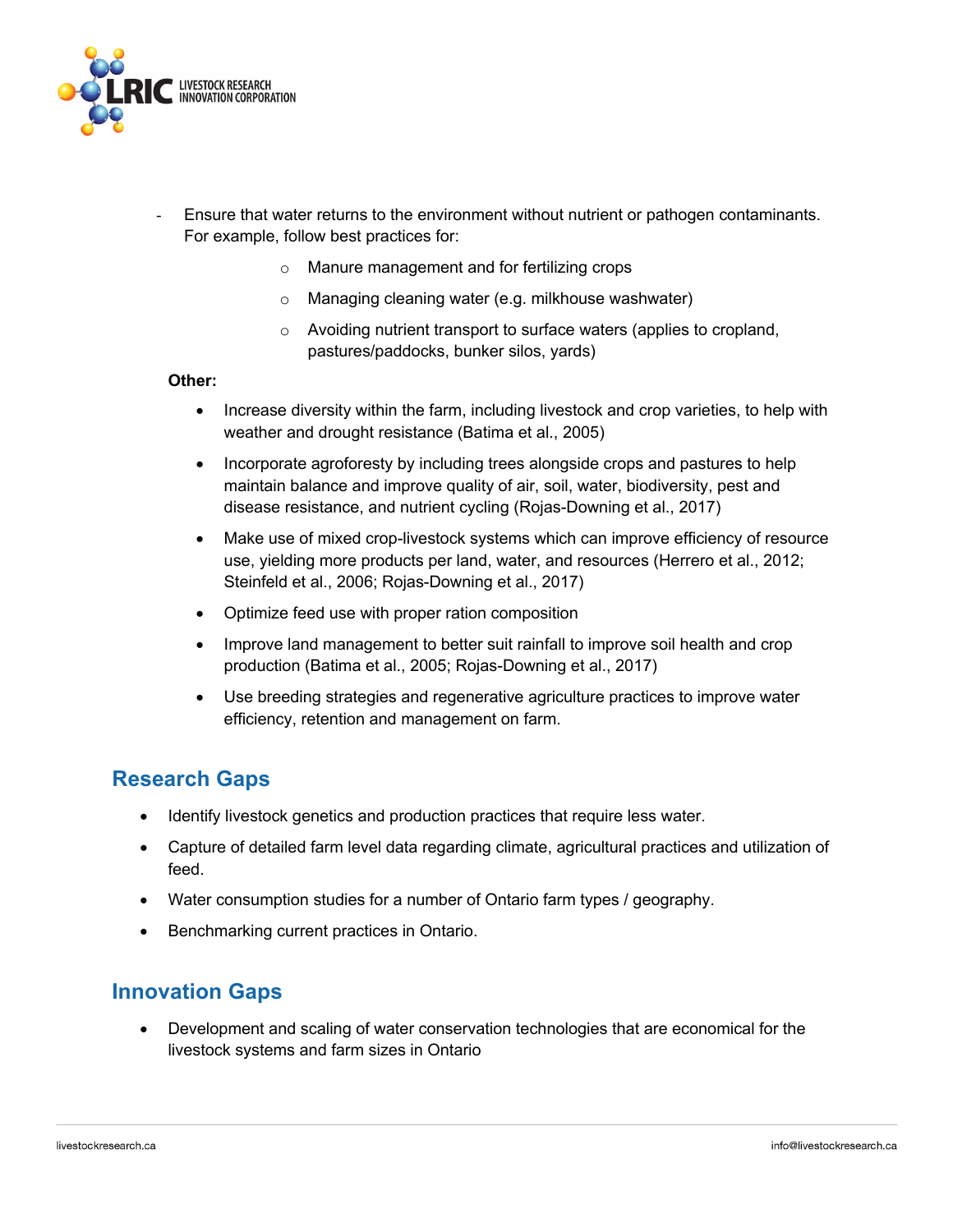

- Optimizing robotic cleaning systems to use less water in cleanup practices in the barn.
- More water efficient means of processing, for example; dairy processing in Ireland (Yan & Holden, 2019).

## **For more information**

1. Andrew VanderZaag, Agriculture and Agri-Food Canada, Ottawa, ON | andrew.vanderzaag@agr.gc.ca

## **Additional resources**

- LRIC videos for the Dairy Farmers of Canada
- Livestock Environmental Assessment and Performance Partnership (LEAPP) Food and Agriculture Organization of the United Nations (FAO)
- Water Requirements of Livestock Ontario Ministry of Agriculture, Food and Rural Affairs
- Agricultural Water Use in Canada Statistics Canada

# **References**

- 1. Thornton, P. K., Van de Steeg, J., Notenbaert, A., & Herrer, M. (2009). The impacts of climate change on livestock and livestock systems in developing countries: A review of what we know and what we need to know. *Agricultural Systems*, 101. 113-127. 10.1016/j.agsy.2009.05.002.
- 2. Rosegrant, M., Cai, X., Cline, S., & Nakagawa, N. (2002). The role of rainfed Agriculture in the future of global food production. *Environment and Production Technology Division, International Food Policy Research Institute*
- 3. Ridoutt, B. G., Sanguansri, P., Freer, M., & Harper, G. S. (2012). Water footprint of livestock: Comparison of six geographically defined beef production systems. *The International Journal of Life Cycle Assessment* 17, 165-175, Retrieved from https://link.springer.com/article/10.1007/s11367-011-0346-y
- 4. Gerbens-Leenes, P. W., Mekonnen, M. M., & Hoekstra, A. Y. (2013). The water footprint of poultry, pork and beef: A comparative study in different countries and production systems. *Water Resources and Industry*, 1-2, 25-36, Retrieved from https://www.sciencedirect.com/science/article/pii/S2212371713000024?via%3Dihub
- 5. Beaulieu, M. S., Fric, C., & Soulard, F. (2001). Agriculture and Rural Working Paper Series: Estimation of water use in Canadian agriculture in 2001. *Statistics Canada*, Retrieved from https://www150.statcan.gc.ca/n1/en/pub/21-601-m/21-601-m2007087-eng.pdf?st=erdN1D\_v
- 6. Doreau, M., Corson, M.S., Wiedemann, S.G. (2012). Water use by livestock: A global perspective for a regional issue?, *Animal Frontiers*, (2) 2, 9– 16, Retrieved from https://doi.org/10.2527/af.2012-0036
- 7. Canadian Dairy Information Centre (CDIC), *Government of Canada*. Retireved from https://agriculture.canada.ca/en/canadas-agriculturesectors/animal-industry/canadian-dairy-information-centre
- 8. FAO. (2018). Water use of livestock production systems and supply chains Guidelines for assessment (Draft for public review). *Livestock Environmental Assessment and Performance (LEAP) Partnership. FAO*, Rome, Italy.
- 9. Muhlbauer, R. V., Moody, L. B., Burns, R. T., Harmon, J., & Stalder, K. (2010). Water consumption and conservation techniques currently available for swine production – NPB #09-128*, Department of Animal Science, Iowa State University*.
- 10. Pridicala, B. Z., & Alverado, A. C. (2013). Benchmarking water use and developing strategies for water conservation in swine production operations*. The Canadian Society for Bioengineering, Retrieved from https://library.csbe-scgab.ca/docs/meetings/2013/CSBE13084.pdf*
- 11. Batima, P., Natsagdorj, L., Gobluudev, P., & Erdenetsetseg, B. (2005). Observed climate change in Mongolia*. AIACC Working Paper*. 12
- 12. Rojas-Downing, M. M., Nejadhashemi, A., Woznicki, S.A., & Harrigan, T. (2017). Climate change and livestock: Impacts, adaption, and mitigation, *Climate Risk Management*,
- 13. Herrero, M., Thornton, P.K., Notenbaert, A., Msangi, S., Wood, S., Kruska, R., Dixon, J., Bossio, D., Van de steeg, J., Freeman, H. A., Li, X., Parthasarathy, P. R. (2012). Drivers of chang in crop-livestock systems and their potential impacts on agro-ecosystems services and human wellbeing to 2030: A study commissioned by the CGIAR systemwide livestock programme, *International Livestock Research Institute, Nairobi, Kenya.*